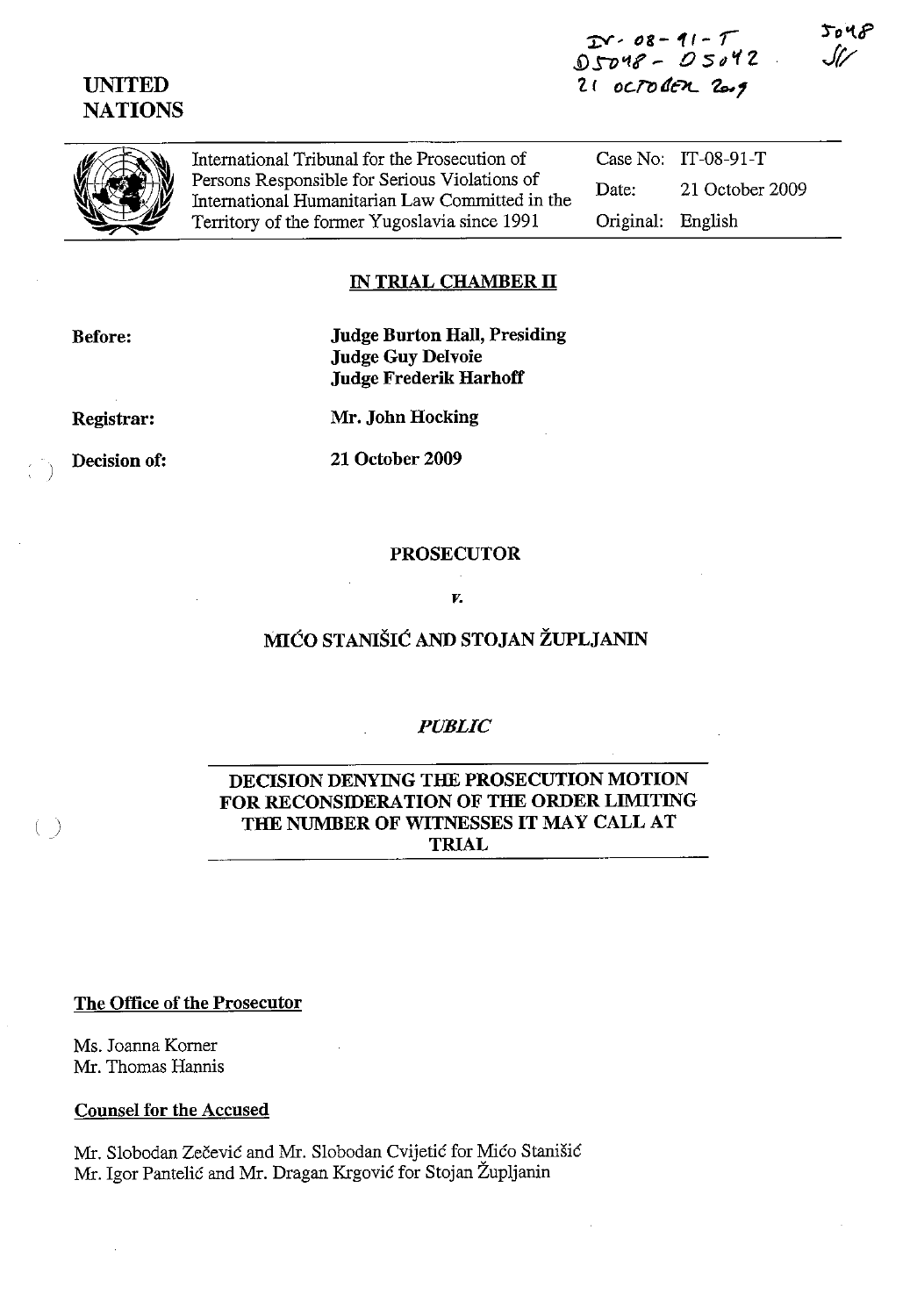**TRIAL CHAMBER IT** ("Trial Chamber") of the International Tribunal for the Prosecution of Persons Responsible for Serious Violations of International Humanitarian Law Committed in the Territory of the former Yugoslavia since 1991 is seised of the "Prosecution motion for reconsideration of the Trial Chamber's Order limiting the number of witnesses the Prosecution may call at trial", filed confidentially on 8 September 2009 ("Motion"), whereby the Prosecution requests "that the Trial Chamber reconsider its order limiting the number of witnesses the Prosecution may call and allow the Prosecution the discretion to determine the number of witnesses it will present during its case-in-chief within the 212-hour time limit imposed by the Chamber."<sup>1</sup> In the alternative, the Prosecution requests that "the Chamber permit the Prosecution until 18 December 2009 to indicate which witnesses it will remove from its Rule 65ter witness list"<sup>2</sup>

## **I. PROCEDURAL HISTORY**

1. At the Rule 65 *ter* conference on 24 August 2009, the pre-trial Judge invited the Prosecution to consider 180 hours for the presentation of its examination-in-chief.3 On 31 August 2009, the Prosecution filed a submission stating that it required 292 hours. It also stated that if the Trial Chamber was "inclined to impose a time limit on the Prosecution's examination-in-chief [it requested] a more reasonable limit of 260 hours" ("Submission").<sup>4</sup>

2. At the pre-trial conference held on 4 September 2009, the Trial Chamber determined pursuant to Rule 73 *bis* of the Rules of Procedure and Evidence of the Tribunal ("Rules") that the Prosecution may have 212 hours for the presentation of its evidence-in-chief.<sup>5</sup> Additionally, the Trial Chamber determined that the Prosecution may call 131 witnesses and ordered it to file a revised final witness list by noon on 10 September 2009 ("Order").<sup>6</sup> The Prosecution then made oral submissions challenging the Trial Chamber's determinations and the feasibility of producing a reduced witness list within the time prescribed.<sup>7</sup> After having deliberated upon these submissions, however, the Trial Chamber affirmed its ruling.<sup>8</sup>

3. Following the filing of the Motion and in the face of apparent confusion expressed in e-mail correspondence to the Trial Chamber's staff, on 10 September 2009 the Legal Officer, upon the instruction of the Trial Chamber, sent an e-mail to the parties to clarify that the deadlines for that

 $\left(\begin{array}{c} \end{array}\right)$ 

 $\left( \begin{array}{c} \end{array} \right)$ 

<sup>&</sup>lt;sup>1</sup> Motion, para. 16.

<sup>&</sup>lt;sup>2</sup> Motion, para. 2.

<sup>3</sup> Rule 65 *ter* conference, 24 Aug 2009, T. 281·282.

<sup>&</sup>lt;sup>4</sup> Prosecution submission on the pre-trial Chamber's proposal for limiting the time available for the presentation of the Prosecution's case, 31 Aug 2009, paras 1, 32.

Pre-trial conference, 4 Sep 2009, T. 90, 93.

<sup>6</sup> Pre-trial conference, 4 Sep 2009, T. 91, 93.

<sup>7</sup> Pre-trial conference, 4 Sep 2009, T. 93-96.

<sup>8</sup> Pre-trial conference, 4 Sep 2009, T. 117.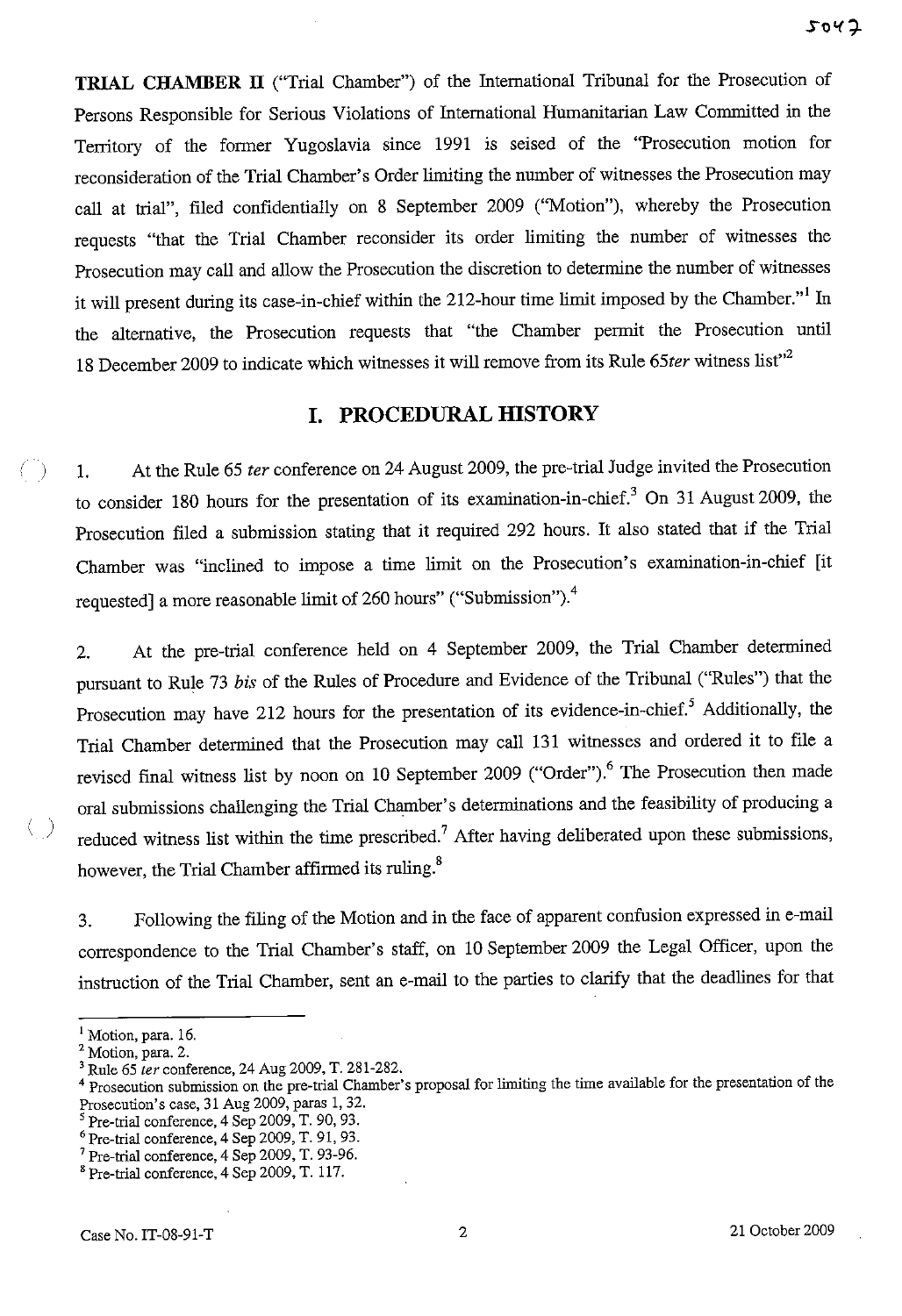day remained in place. On the same date, the Prosecution filed its reduced list of witnesses "without prejudice to the Prosecution's Motion for Reconsideration and stay of this order". 9

4. On 14 September 2009, the Defence of Mico Stanišic and the Defence of Stojan Župljanin jointly responded ("Response"), submitting that the Motion is moot as a result of the e-mail sent on 10 September 2009, or, in the alternative, that it should in any event be denied.<sup>10</sup>

#### **II. SUBMISSIONS**

5. The Prosecution submits that prior to the pre-trial conference "the Chamber had indicated that while it was inclined to impose a time limit on the Prosecution's examination-in-chief, the Prosecution would have the discretion to decide how to present its evidence within that time limit" and that, therefore, the Submission only addressed the time limit issue.<sup>11</sup> Contrary to that indication, the Chamber then imposed a limit on the number of Prosecution witnesses without first hearing from the Prosecution on the matter which, the Prosecution submits, is contrary to Rule 73 *bis(C)*  and thus gives rise to grounds for reconsideration. 12

6. In the Prosecution's view, the Order "is flawed and unjust in several respects."<sup>13</sup> It contends that it is not necessary to limit the number of witnesses the Prosecution may call to ensure an expeditious trial because limiting the number of hours will require the Prosecution to remove a number of witnesses from its witness list and to present the evidence of other witnesses through alternative modes of testimony.<sup>14</sup>

7. The Prosecution also submits that, if the Order is aimed at eliminating irrelevant and redundant evidence, it is premature and arbitrary.<sup>15</sup> The Prosecution explains that neither the Chamber nor the Prosecution can engage in the necessary analysis of whether a witness' evidence is *"unique* from, *corroborative* of or merely *redundant* to other witness or documentary evidence" until the Prosecution has "adduced sufficient evidence at trial to familiarize the Chamber with the nature and scope of the crimes at issue" and the Defence has had the opportunity to crossexamine.<sup>16</sup> Therefore, it would be "highly imprudent for the Prosecution to eliminate cumulative evidence from its witness list at this early stage in the trial proceedings".<sup>17</sup> The Prosecution also

<sup>9</sup> Prosecution's reduced list of witnesses, with confidential annexes, 10 Sep 2009, para. l.

<sup>&</sup>lt;sup>10</sup> Joint Defence response to Prosecution motion for reconsideration of the Trial Chamber's order limiting the number of witnesses the Prosecution may call at trial, 14 Sep 2009, paras 2, 4.<br><sup>11</sup> Motion, para. 4.

<sup>12</sup> Motion, para. 4.

<sup>13</sup> Motion, para. 5.

 $14$  Motion, para. 5.<br> $15$  Motion, para. 6.

<sup>&</sup>lt;sup>16</sup> Motion, paras 6-7 (emphasis in original).

<sup>&</sup>lt;sup>17</sup> Motion, para. 7.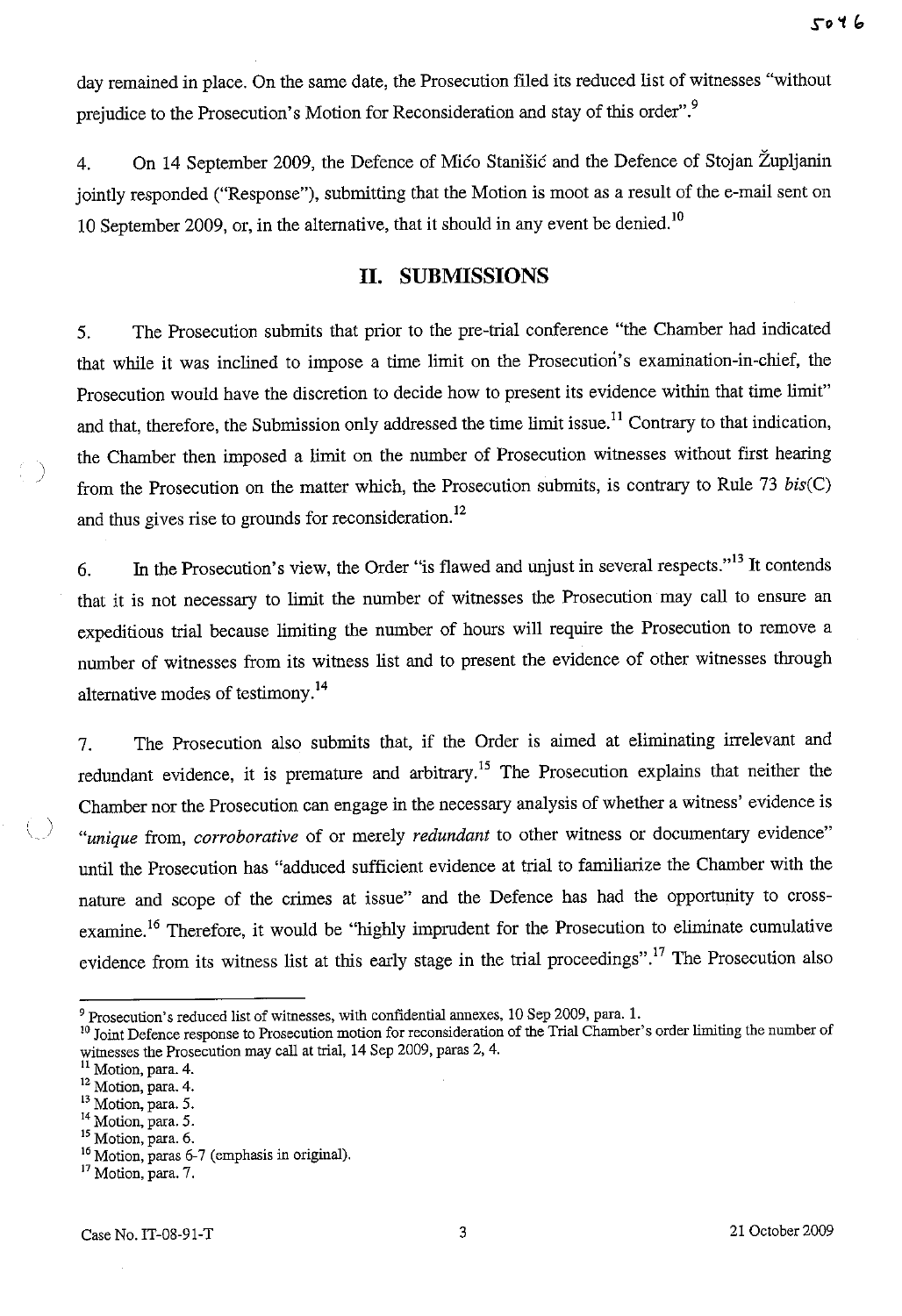submits that the Order "is premature at this stage as [the Chamber] has not yet ruled on the Prosecution's third, fourth and fifth motions for judicial notice of adjudicated facts [or its] Rule 92ter and 92quater motions."<sup>18</sup> The Prosecution asserts that it must "carefully consider [the mode of testimony and extent that the witness' testimony is covered by adjudicated facts] in deciding whether it can eliminate a witness without jeopardizing its case".<sup>19</sup> It states that to require it to remove witnesses because the evidence is cumulative of other evidence would be inconsistent with Rule 92 bis(A)(i)(a), which includes as a factor in favour of admitting evidence in the form of a written statement or transcript, whether the evidence is "of a cumulative nature, in that other witnesses will give or have given oral testimony of similar facts".<sup>20</sup> In this respect, the Prosecution contends that "the examples provided by the Trial Chamber at the Pre-Trial Conference of witnesses it considered either irrelevant or redundant illustrate why it is untimely to make these determinations at this stage in the proceedings". $^{21}$ 

8. The Prosecution submits that if the Chamber is minded to impose a limit on the number of Prosecution witnesses, it would be unfair to require it to make these determinations at this stage.<sup>22</sup> It requests the Chamber to allow the Prosecution to submit a list of its first 20 witnesses at this time and the remainder of its reduced witness list on 18 December 2009. It is argued that this would provide the Defence with ample time to adjust its defence accordingly.<sup>23</sup>

9. Lastly, the Prosecution argues that it "alone carries the burden of 'telling an entire story, of putting together a coherent narrative and proving every necessary element of the crimes charged beyond a reasonable doubt"<sup>24</sup>. The Prosecution contends that forcing it to reduce its witness list at this stage of the proceedings will "significantly diminish the Prosecution's ability to meet this burden".25

10. The Defence responds that an e-mail was sent on 10 September 2009, which informed the Prosecution "that all orders issued by the Trial Chamber at the Pre-Trial Conference [ ... ] 'remain in place'" and therefore the Motion has already been denied.<sup>26</sup> In the alternative, the Defence submits that the Motion must be denied because the ruling was made pursuant to the powers vested in the Chamber under Rule 73 *bis,* and that the Trial Chamber considered it "crucial that the final witness

 $\left( \right)$ 

)

<sup>&</sup>lt;sup>18</sup> Motion, para. 13.

 $19$  Motion, para. 13.<br> $20$  Motion, para. 7.

<sup>21</sup> Motion, paras 8-11.

<sup>22</sup> Motion, para. 14.

<sup>23</sup> Motion, para. 14.

<sup>24</sup> Motion, para. 15, quoting *Prosecutor v. Naser Oric,* Case No. IT-03-68-AR73.2, Interlocutory decision on length of Defence case, 20 Ju12005, para. 7.

<sup>&</sup>lt;sup>25</sup> Motion, para. 15.

**<sup>26</sup> Response, para. 2.**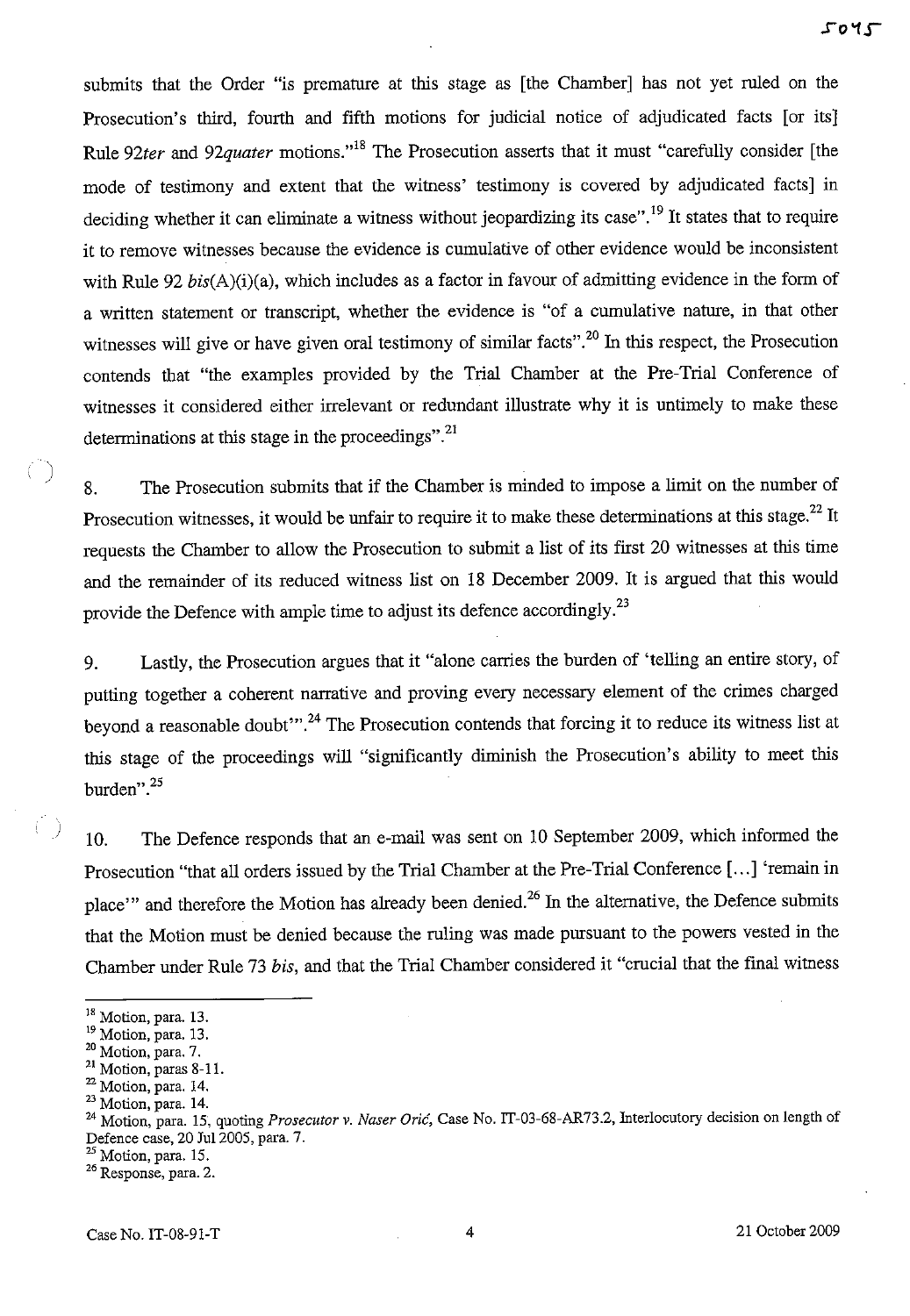list is given  $[...]$  ahead of the start of trial".<sup>27</sup> Finally, the Defence submits that this is fundamental to a fair trial. $^{28}$ 

### **Ill. APPPLICABLE LAW**

11. A Trial Chamber has inherent discretionary power to reconsider a previous interlocutory decision in exceptional cases if" a clear error of reasoning has been demonstrated or if it is necessary to do so to prevent injustice".<sup>29</sup> The Appeals Chamber has held that "such particular circumstances include new facts or new arguments". 30

#### **IV. DISCUSSION**

12. As a preliminary matter, and as indicated in court on 17 September 2009, the Trial Chamber considers that the e-mail sent on 10 September 2009, which was intended to assist the parties in view of the confusion they had expressed, did not determine or dispose of the Motion.<sup>31</sup>

13. Prior to issuing the Order, the Trial Chamber stated that it had "gone through each and every single statement that the Prosecution has submitted".<sup>32</sup> The Trial Chamber considers that these submissions by the Prosecution provided it with the information necessary to determine, pursuant to Rule 73  $bis(C)$ , that 131 witnesses is objectively adequate to permit the Prosecution to set forth its case in a fair and thorough manner. After the Trial Chamber's indication at the pre-trial conference that the Prosecution would be permitted to call 131 witnesses, the Trial Chamber then heard oral submissions from the Prosecution on the issue. Only after having considered and deliberated upon these submissions did the Trial Chamber affirm the Order. The Trial Chamber cannot, therefore, agree with the Prosecution's submission that the Prosecution was not, as required by Rule 73 bis(C), heard prior to the Trial Chamber's determination. While the Trial Chamber would, on this basis alone, deny the Motion, it notes that the Prosecution raises new arguments in the Motion. The Trial Chamber will, therefore, consider whether these arguments warrant, in the interest of justice, reconsideration of the Order.

14. The Prosecution argues that it is unnecessary to set a limit on the number of witnesses the Prosecution may call because there are other mechanisms which may be employed to ensure that

)

)

<sup>27</sup> Response, para. 4, quoting Pre-trial conference, 4 Sep 2009, T. 117.

<sup>28</sup> Response, para. 4.

*<sup>29</sup> Prosecutor* v. *Slobodan Milosevic,* Case No. *IT-02-54-AR108bis.3,* Decision on request of Serbia and Montenegro for review of the Trial Chamber's decision of 6 December 2005, confidential, 6 Apr 2006, fn. 40.

*<sup>30</sup> Prosecutor* v. *Stanislav Galic,* Case. No. IT-98-29-A, Decision on Defence's request for reconsideration, 16 Ju12004,

p. 2.<br><sup>31</sup> 17 Sep 2009, T. 506.

<sup>&</sup>lt;sup>32</sup> Pre-trial conference, 4 Sep 2009, T. 91.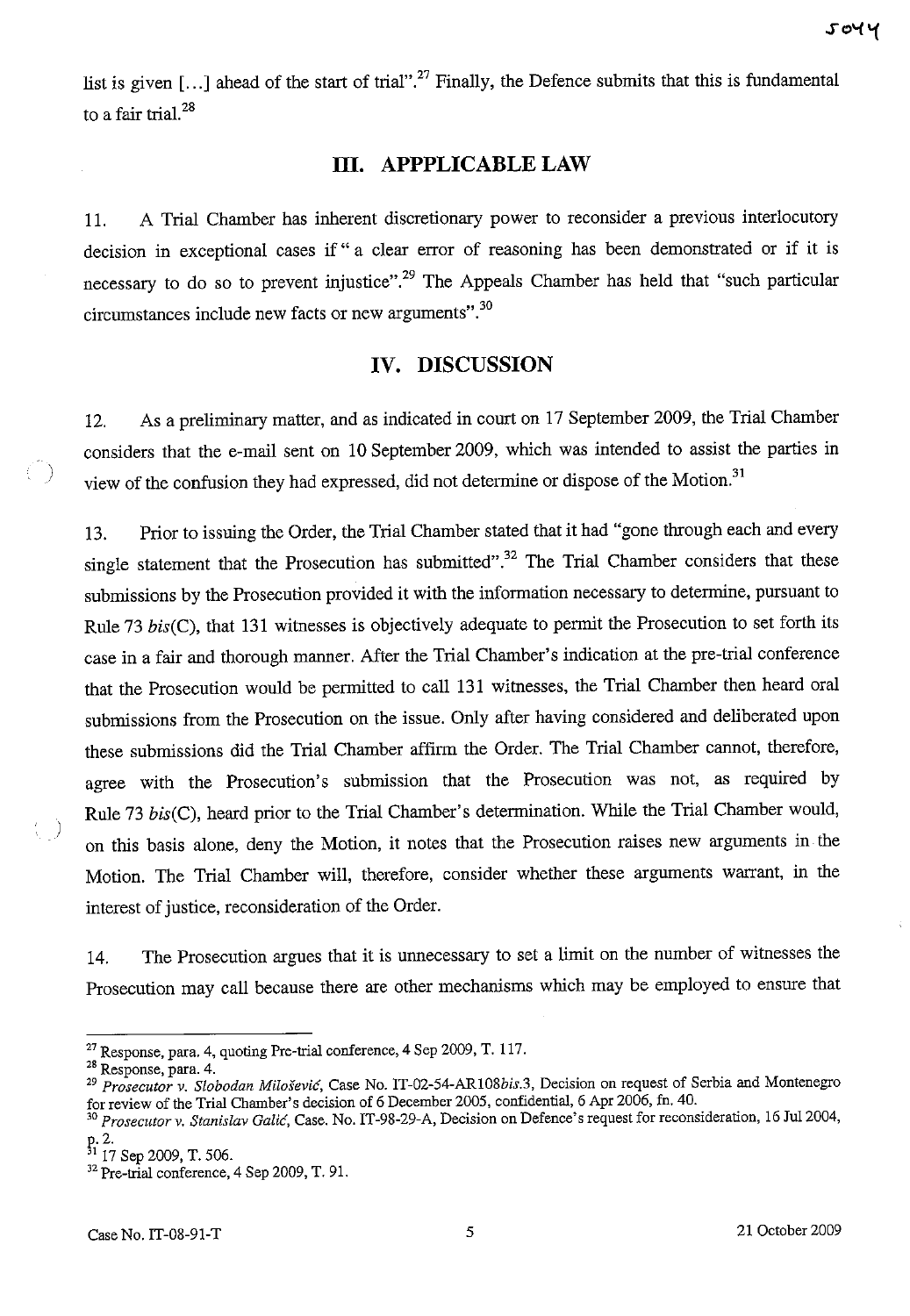the trial is expeditious and that irrelevant or redundant evidence is not heard. However, in the Trial Chamber's opinion the existence of the mechanisms referred to by the Prosecution does not prevent the Trial Chamber from exercising its authority pursuant to other rules. In fact, Rule 73 *bis(C)*  specifically requires the Trial Chamber to determine both the number of witnesses the Prosecution may call and the time available to the Prosecution for presenting its evidence.

15. With regard to the Prosecution's argument that the Order was premature, it is sufficient to refer to the mandatory language of Rule 73 *bis,* which requires the Trial Chamber to make certain detenninations at the pre-trial conference. It is the duty of the Trial Chamber, under Articles 20 and 21 of the Statute to ensure a fair and expeditious trial. Accordingly, Rule 73 *bis* was added to the Rules with the objective of "conducting trials more expeditiously without jeopardising respect for the rights of accused persons".33 These rights require, as reflected in Rule 65 *ter(E)(ii),* that at an early stage of the proceedings, notice is provided to the accused of the witnesses to be brought against them in order to allow adequate time to prepare a defence and to ensure a fair trial. For this reason, it is insufficient for the Prosecution to submit a list of only the first 20 witnesses with the remainder not being submitted until much later. Such an approach would not be in conformity with the rights of the accused.

16. The Trial Chamber recognizes that the Prosecution has the burden of proving every element of the crimes charged beyond a reasonable doubt. However, the Trial Chamber cannot agree with the Prosecution's submission that reducing its witness list at this stage of the proceedings will significantly diminish its ability to meet this burden. A case such as this, in which the number of events and the structure of power and responsibility underlying the criminal charges cover a large territory and many victims, necessitates and justifies limitations in case presentation by the parties. Not every witness to every incident can be called. Rule 73 *bis(C)* is a mechanism mandated by the Rules by which the Trial Chamber can ensure that the Prosecution applies the necessary limitations in the presentation of its case.

17. As the Prosecution has noted, the Trial Chamber has not yet ruled on the Prosecution's third, fourth and fifth motions for judicial notice of adjudicated facts or its Rule 92 *ter* and Rule 92 *quater*  motions. As these decisions relating to the admission of evidence are issued and the strategies of the Defence emerge, the Prosecution's evidentiary needs may evolve. It is for this reason that Rule 73 *bis(F)* provides a means for the Prosecution to request, *inter alia,* variation of the decision as to the number of witnesses that are to be called. This interplay between Rule 73 *bis(C)* and (F) creates the necessary balance between the Prosecution's right to prove beyond a reasonable doubt

 $\left(\begin{array}{c} \end{array}\right)$ 

ίJ